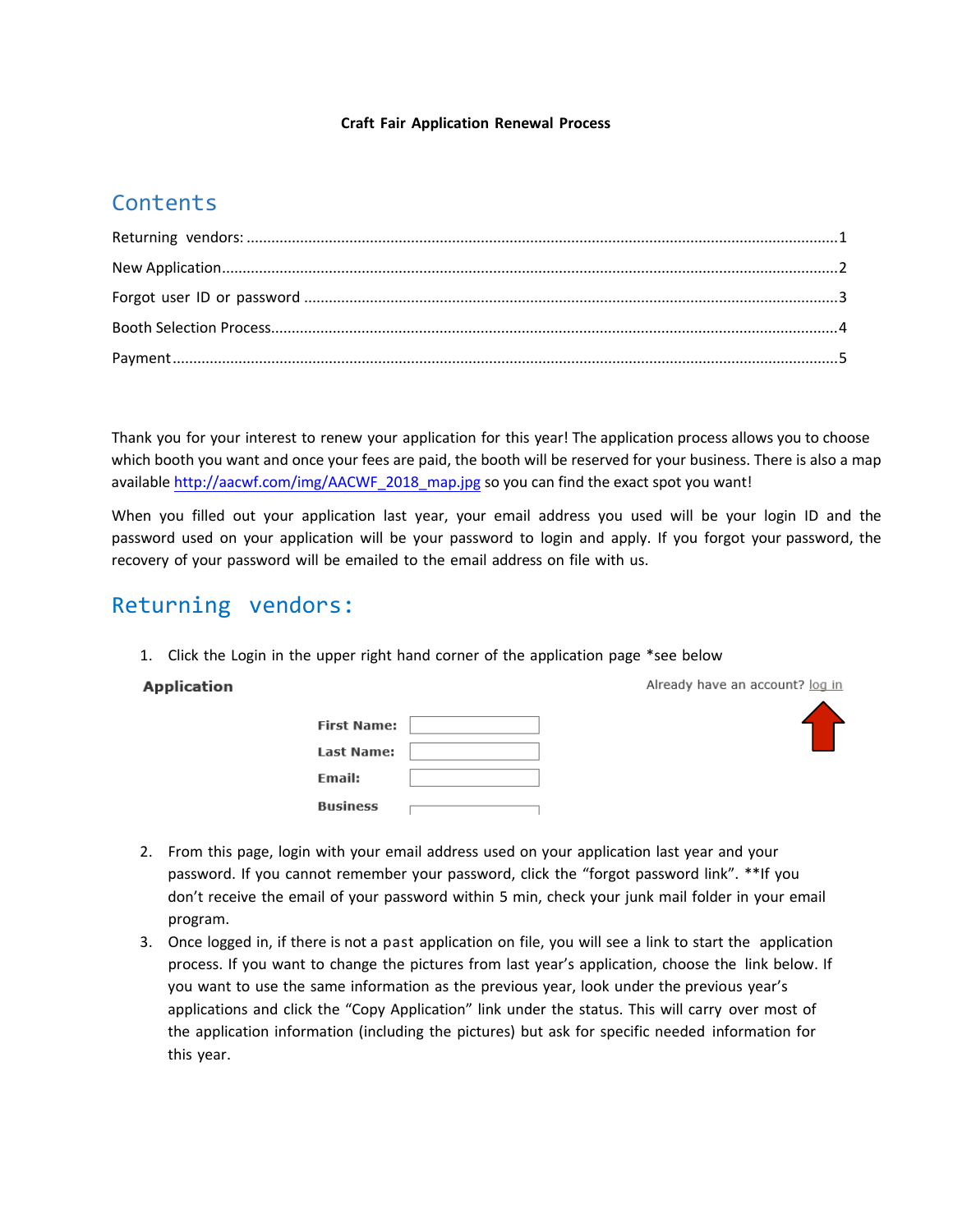#### **Submitted applications**

You do not have a submitted application. Click here to submit an application.

4. Once submitted, the webpage will explain the rest of the steps needed to pay the booth fees or anything else needed for your specific application.

## <span id="page-1-0"></span>New Application

Thank you for your interest in the South Seminole Rotary Clubs Art, Craft and Wine Festival. If you have never applied to be a vendor for this event, we have an easy application process to get you started! Once the application is submitted, there is a small nonrefundable application fee. Once the application fee is paid, your application will be juried to ensure your items are handmade and not resell items. If you are not sure of what items are allowed, please see the rules and regulations in this document before applying.

Once the application is approved, you will be contacted and you then need to pay the booth fees and electrical fees (if applicable). Once that is paid, you will be locked in for the event.

Steps:

- 1. Go to [http://www.aacwf.com](http://www.aacwf.com/) and click application
- 2. Fill out the application \*\*The email address and password entered on your application will be your login ID and password to check the status of your application and reapply for following years
- 3. Once the application is submitted, there will be a page that explains the next steps.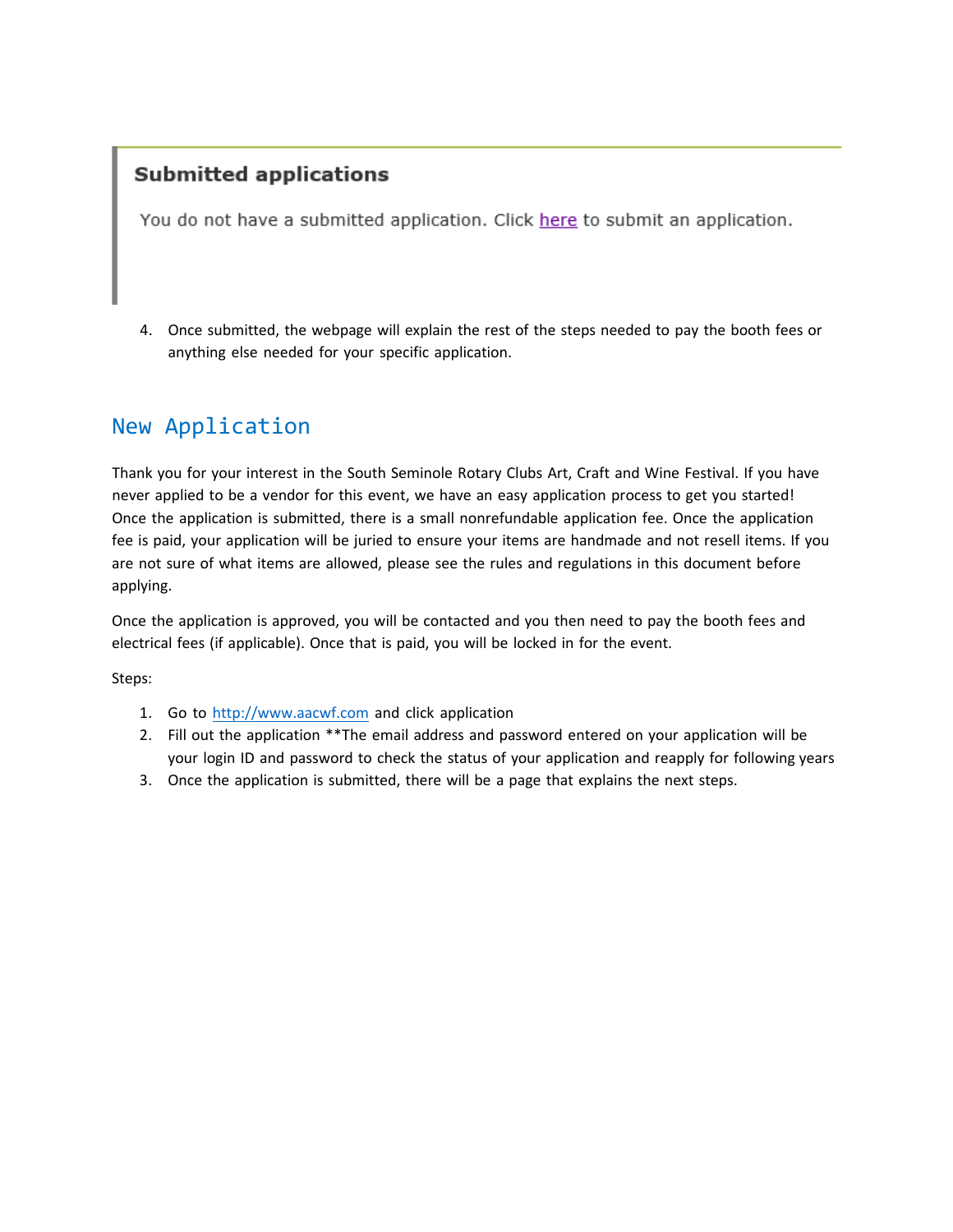# <span id="page-2-0"></span>Forgot user ID or password

The only customers who would have a login ID and password would be for returning customers. If you don't remember your password, we have a password recovery system that will email you your password. If you don't remember your user ID, please email [inquire@aacwf.com](mailto:inquire@aacwf.com) and we can help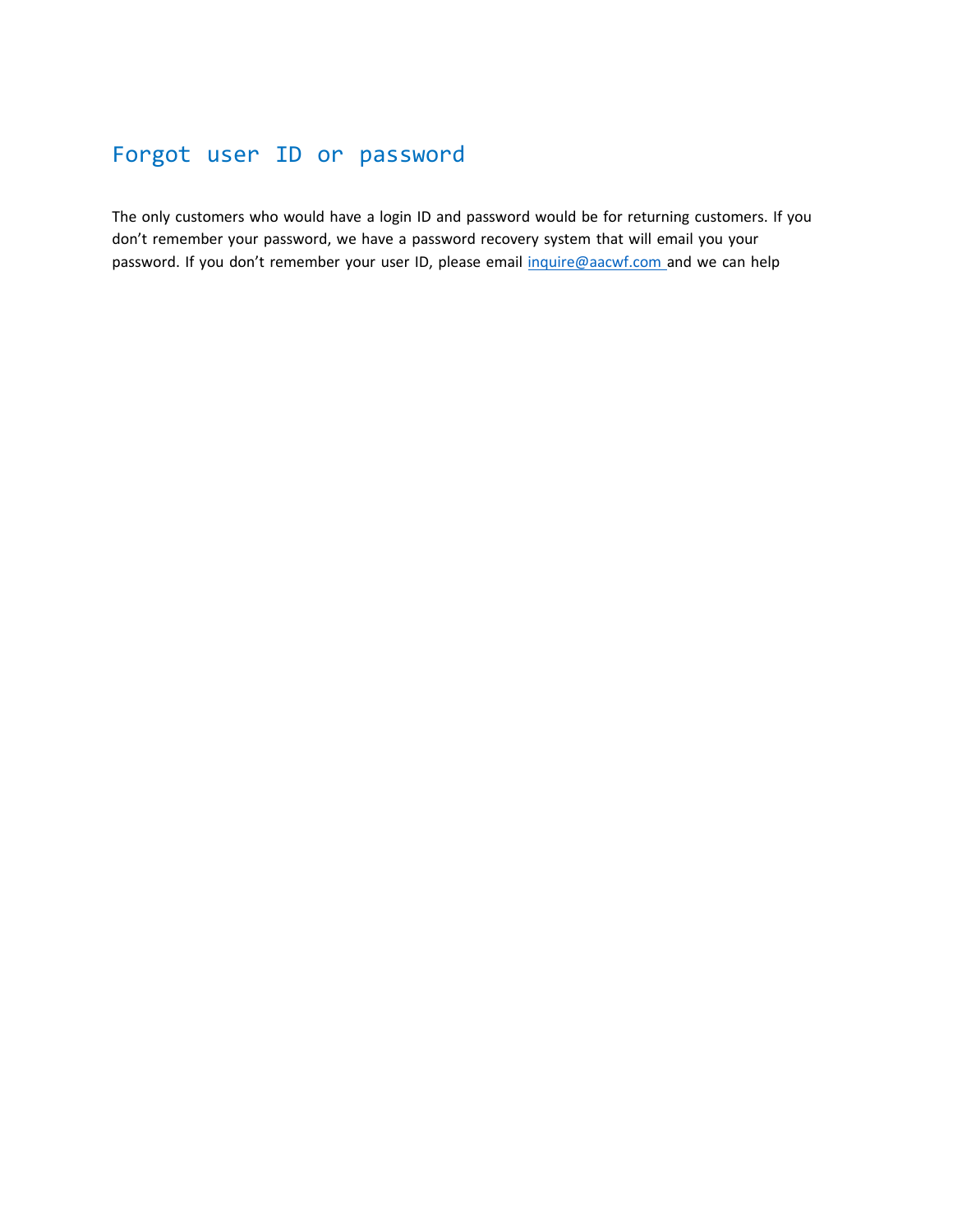## <span id="page-3-0"></span>Booth Selection Process

Starting in 2014, we added a new process of allowing vendors to choose the booth they want during the application process. This is a first requested selection process. There are some reserved booths for each category such as commercial, food, prime and general. Based on which category of vendor, a list of available booths in that category will be displayed.

Some booths the electrical option will not be selectable. This is because some booths automatically come with electricity and there is not an option to not have it. Some booths have an option for electricity, and some booths do not have an option for electricity at all.

The most important thing to remember is your booth will only be reserved for no longer than 48 hours to await payment. If you do not pay the total due shown when the application, you are subject to lose your booth spot.

Example of booth selection in the Application:

| CIICK HELE TO VIEW a HIGH OF THE DOOTHS. |  |  |                                                                                 |  |  |  |
|------------------------------------------|--|--|---------------------------------------------------------------------------------|--|--|--|
| Booth Number Price                       |  |  | Electric Include Electric                                                       |  |  |  |
| 33                                       |  |  | \$175.00 \$20.00 Yes v included in price Select Booth                           |  |  |  |
| 34                                       |  |  | \$175.00 \$20.00 Yes v included in price Select Booth                           |  |  |  |
| 35                                       |  |  | \$175.00 \$20.00 Yes v included in price Select Booth                           |  |  |  |
| 36                                       |  |  | \$175.00 \$20.00 Yes v included in price Select Booth                           |  |  |  |
| $\vert_{37}$                             |  |  | \$175.00 \$20.00 Yes v included in price Select Booth                           |  |  |  |
| 38                                       |  |  | $\frac{1}{2}$ \$175.00 \$20.00 Yes $\vee$ <i>included in price</i> Select Booth |  |  |  |

#### Select a booth

Click hara to view a man of the hoother

In this short example, booth 33 would be 175 + 20 + tax. If this is the booth you want, click the "Select Booth" link.

When it is selected, it will change to Green

| Booth Number Price |  | Electric Include Electric                                           |  |
|--------------------|--|---------------------------------------------------------------------|--|
|                    |  | \$175.00 \$20.00 Yes $\vee$ <i>included in price</i> Unselect Booth |  |

At the bottom of the booths table, it will display a total due.

 $\frac{u}{u}$ **Total Cost: 195.00**